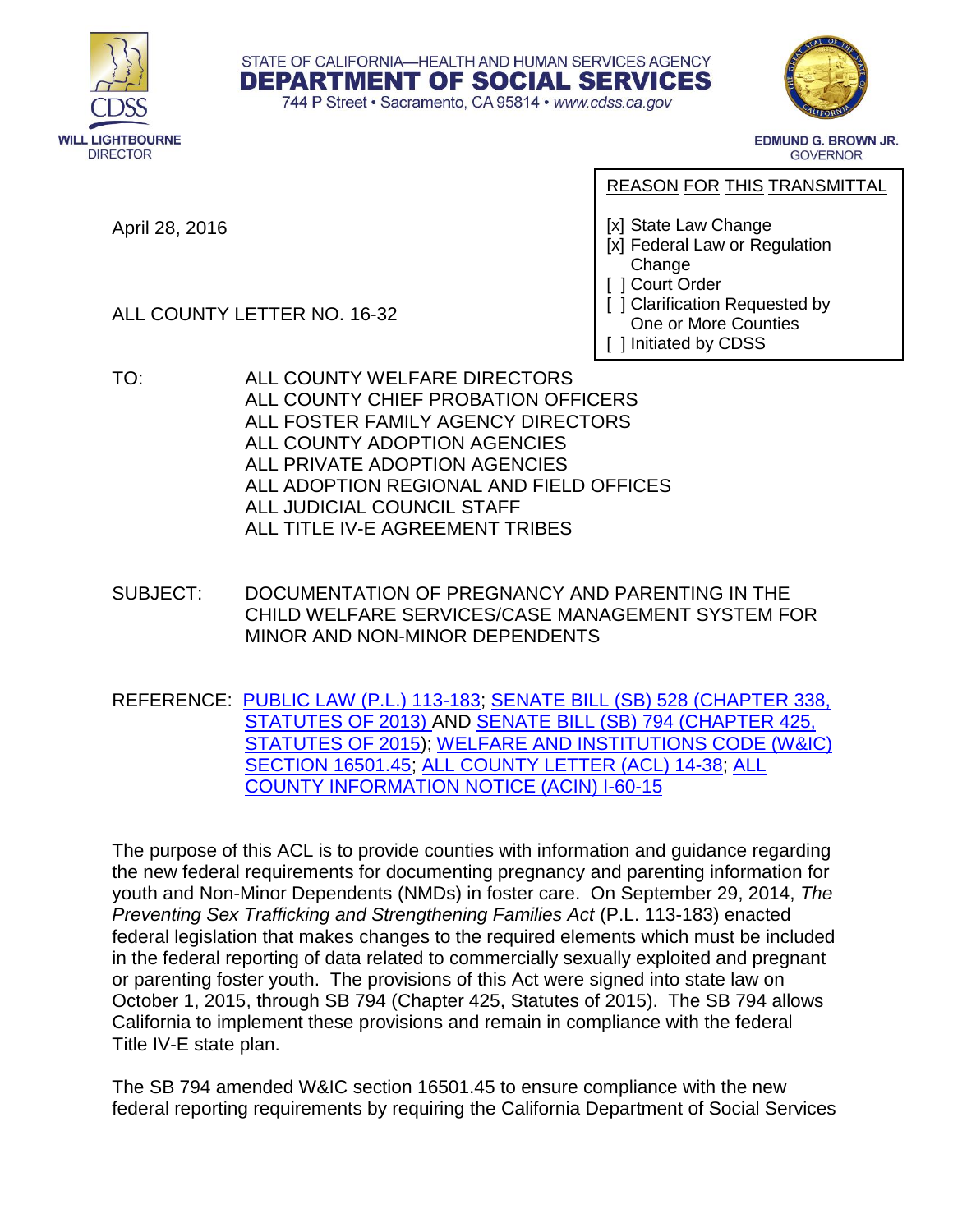All County Letter No. 16-32 Page Two

(CDSS) to make changes to the Child Welfare Services/Case Management System (CWS/CMS) to accommodate the collection of data regarding the youth and NMDs in foster care that are pregnant or parenting. Properly documenting this information in CWS/CMS will provide for more accurate data collection regarding pregnant or parenting youth and NMDs, and allows social workers to identify youth that need access to valuable prenatal care and services. By collecting this information in a sensitive manner that ensures privacy for the youth/NMD, the child welfare system will be better able to offer much needed services and supports.

# Data Collection Policies and Procedures

In order to provide optimal protection of the youth's right to privacy of their reproductive health information, county child welfare and probation agencies should develop and practice protocols for appropriate data collection, entry and dissemination. The SB 528 (Chapter 338, Statutes of 2013) added new language to W&IC section 16001.9(a), effective January 1, 2014, which states minors and non-minors at 12 yearsof-age or older have the right to age-appropriate, medically accurate information about reproductive health care, the prevention of unplanned pregnancy, and the prevention and treatment of sexually transmitted infections.

Pursuant to W&IC section 16501.1(g)(4), social workers and probation officers are required to inform youth and NMDs in out-of-home placement of their personal rights, at least once every six months, at the time of a regularly scheduled social worker or probation officer contact with the youth or NMD. (See [ACL 14-38](https://www.cdss.ca.gov/lettersnotices/entres/getinfo/acl/2014/14-38.pdf) for more information) Additionally, appropriate case planning requires social workers and probation officers to obtain current health information during their visits with youth and the youth's families. Under the new requirements of SB 794, data regarding pregnancy must also be collected and reported. Pregnancy is a health condition which may be reported by the youth, their caregiver or physician. Due to the confidential nature of this information, conversations with youth about pregnancy-related topics should be handled with sensitivity and care taken to eliminate coercion regarding the disclosure of pregnancy status.

# Data Entry of Parenting Information

The CWS/CMS release 7.4 is scheduled to be implemented on May 21, 2016, and will include the creation of new fields for entry of parenting data for youth and NMDs. Data entry instructions will be provided prior to its release. During the interim, Special Project Codes have been created to enter and collect this data. Please note that these Special Project Codes will be end-dated on May 21, 2016, after 7.4 is released. For information regarding the documentation of parenting youth and NMDs using Special Project Codes, please refer to [ACIN I-60-15.](https://www.cdss.ca.gov/lettersnotices/EntRes/getinfo/acin/2015/I-60_15.pdf)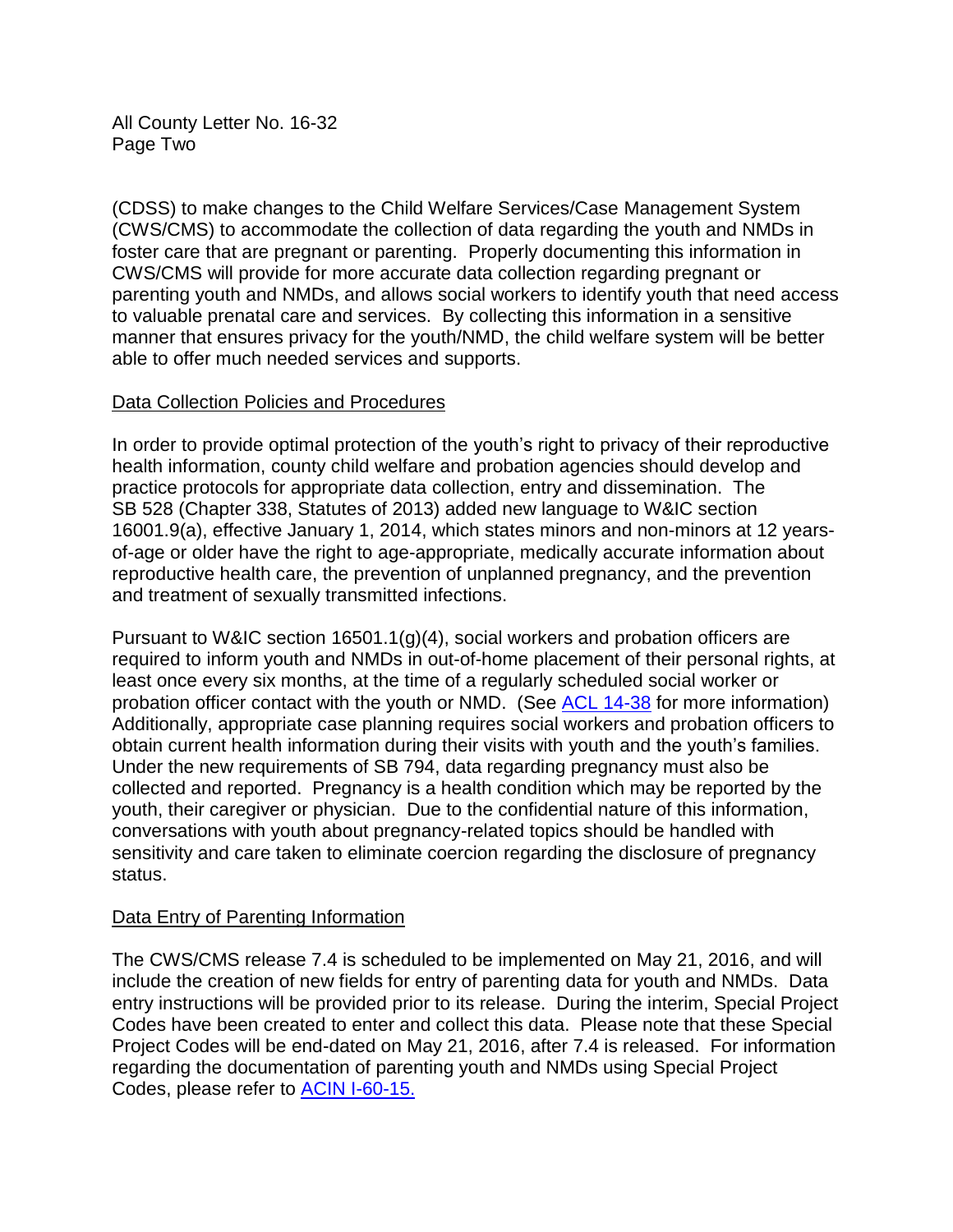All County Letter No. 16-32 Page Three

## Data Entry of Pregnancy Information

There are two ways to capture pregnancy information in CWS/CMS. Pregnancy information may be entered under the Observed Condition tab or under the Diagnosed Condition tab. The correct way to enter this data depends on the youth's circumstances.

#### Entering Pregnancy Information as an Observed Condition

When a social worker first learns that a youth or NMD is pregnant, the information should be entered into CWS/CMS via the Observed Condition tab. This will ensure that the information is not automatically populated on the Health and Education Passport (HEP) and will keep the information private from caregivers and others such as school personnel, counselors, mentors or Foster Youth Services providers that receive copies of a youths' HEP. This information may not be relevant to the provision of some types of services and supports and therefore need not be included in the HEP. Additionally, whenever possible, youth and NMDs should be consulted prior to the disclosure of any pregnancy-related information.

In the Health Notebook:

- 1. Click on the **Observed Condition** page tab.
- 2. To add an Observed Condition, click the "+" in the Observed Condition grid to create a new row, and complete all known and mandatory fields.
- 3. Under Condition, select **Physical Health** from the **Category** dropdown list and **Pregnant** from the **Health Problem** dropdown list.
- 4. Add any known contact information regarding pregnancy related health care provider in the **Description** box under the **Health Problem** dropdown list.
- 5. Note: Any condition with the Alert box selected will populate in the Health and Education Passport (HEP).

|                      |                        | File Edit Search Action Associated Attach/Detach Window Help<br>Toolz                                                                                                    |             |                                 | $  \mathbb{F}$ $\times$                 |
|----------------------|------------------------|--------------------------------------------------------------------------------------------------------------------------------------------------------------------------|-------------|---------------------------------|-----------------------------------------|
| $+$                  | $+$                    | $\hat{\mathbf{w}}_i$<br>淘<br>$\mathbb Z$<br>$\sqrt[3]{2}$<br>$+$<br>$+$<br>$+$<br>$+$<br>$+$                                                                             | 的<br>$+$    |                                 | $\langle \cdot$<br><b>f</b> a<br>$\leq$ |
|                      |                        | Summary   Diagnosed Condition   Observed Condition   Medications   Hospitalizations   Medical Tests   Referrals   Immunization   Well Child   Birth History   Screenings |             |                                 |                                         |
|                      | -Observed Condition -  |                                                                                                                                                                          |             |                                 |                                         |
| $\ddot{\phantom{1}}$ | Alert                  | Health Problem                                                                                                                                                           | Observed By | <b>Onset Date / First Visit</b> | <b>End Date</b>                         |
| $1$ No               |                        | Pregnant                                                                                                                                                                 | Joan Miller | 02/03/2016                      |                                         |
|                      |                        |                                                                                                                                                                          |             |                                 |                                         |
|                      |                        |                                                                                                                                                                          |             |                                 |                                         |
|                      | Onset Date/First Visit | End Date                                                                                                                                                                 |             |                                 |                                         |
| $\Box$ Alert         | $ 02/03/2016 $ -       |                                                                                                                                                                          | $\sim$      |                                 |                                         |
| Condition            |                        | Dbserved By-                                                                                                                                                             |             |                                 |                                         |
| Category             |                        | Name                                                                                                                                                                     |             |                                 |                                         |
|                      | <b>Physical Health</b> | ⊡<br>Joan Miller                                                                                                                                                         |             |                                 |                                         |
| Pregnant             | Health Problem         | ⊡                                                                                                                                                                        |             |                                 |                                         |
|                      |                        |                                                                                                                                                                          |             |                                 |                                         |
| Description          |                        |                                                                                                                                                                          |             |                                 |                                         |
|                      |                        |                                                                                                                                                                          |             |                                 |                                         |
|                      |                        |                                                                                                                                                                          |             |                                 |                                         |
|                      |                        |                                                                                                                                                                          |             |                                 |                                         |
|                      |                        |                                                                                                                                                                          |             |                                 |                                         |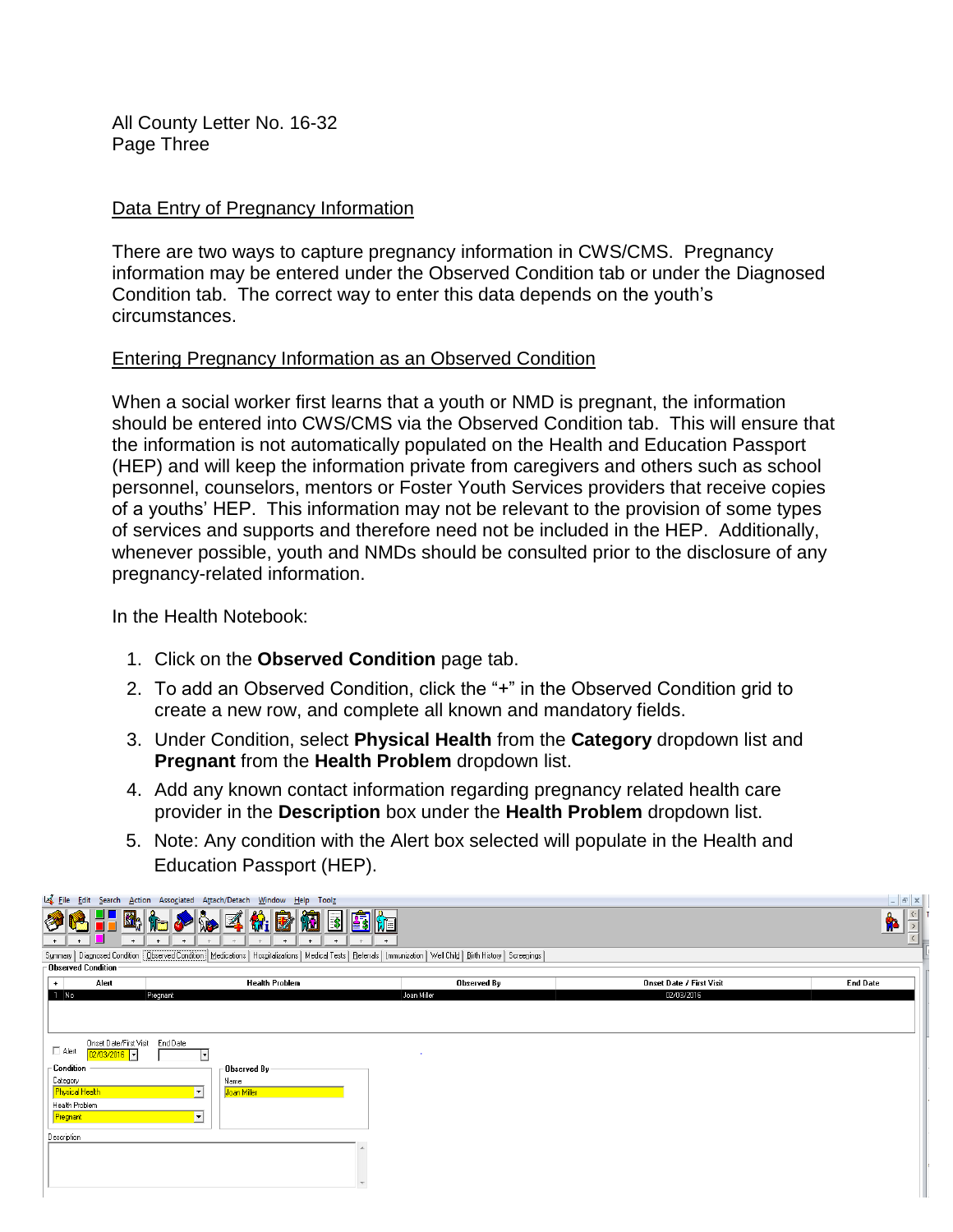All County Letter No. 16-32 Page Four

In the description box, social workers and probation officers may enter information about the doctor or health provider providing prenatal care to the foster youth or other pertinent information about the pregnancy, if that information is known.

## Entering Pregnancy Information as a Diagnosed Condition:

Pregnancy information can also be entered into CWS/CMS under the Diagnosed Condition tab, although this manner of entering the information will result in the information being displayed in the HEP. Entering the pregnancy as a diagnosed condition is necessary when the youth has been hospitalized as a result of the pregnancy. If a youth or NMD has been hospitalized for a health issue related to the pregnancy, such as a pregnancy complication or due to giving birth to a child, the pregnancy must be recorded as a diagnosed condition in order to allow for entering the hospitalization information. Pursuant to W&IC section 16010 (a), any hospitalization must be recorded in a manner in which the information would be entered into the youth or NMD's HEP.

If a youth or NMD is hospitalized for a pregnancy related issue, please follow the instructions listed below that show how to properly capture this information. Whenever possible, youth and NMDs should be consulted prior to the disclosure of any pregnancy-related information, including that of pregnancy related hospitalizations.

In the Health Notebook:

- 1. Click on the **Diagnosed Condition** page tab.
- 2. To add a Diagnosed Condition, click the "+" in the Diagnosed Condition grid to create a new row, and complete all known and mandatory fields.
	- a. Under Condition, select **Physical Health** from the **Category** dropdown list and **Pregnant** from the **Health Problem** dropdown list.
	- b. Add a Health Problem Description.
- 3. Click on the **Hospitalization** page tab.
- 4. To add a Hospitalization, click the "+" in the Hospitalizations grid to create a new row.
	- a. You will be prompted to **Select Client Condition**. Select the applicable Client Condition (**Pregnant)** from the Client Condition list. Click "Ok".
- 5. Complete all known and mandatory fields.
	- a. In the Hospitalization Comments, include information about the reason for the hospitalization. Examples may include severe morning sickness, premature labor, high blood pressure, or facts of the birth including, but not limited to, if the youth gave birth via a caesarean section, any birthing complications and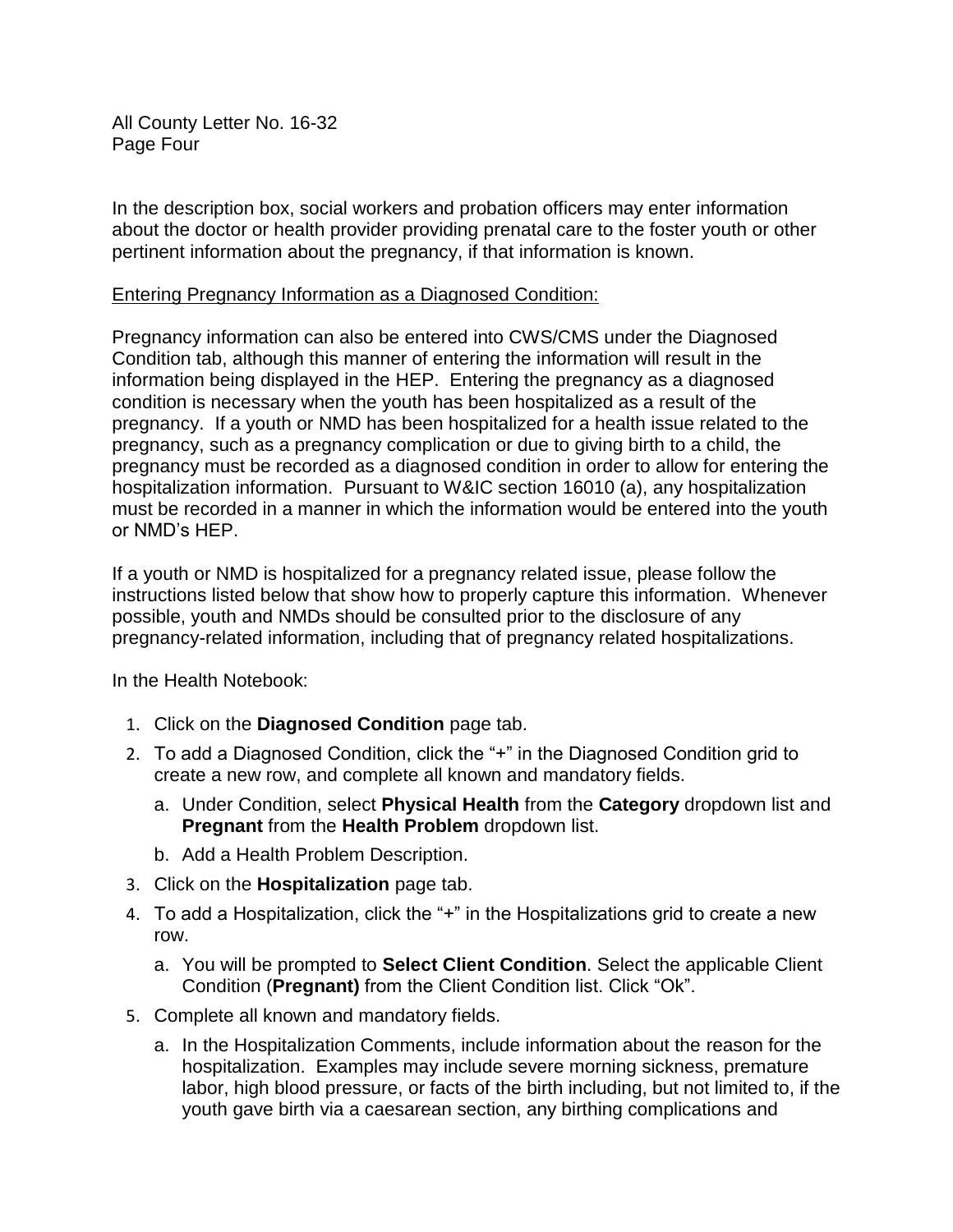All County Letter No. 16-32 Page Five

> information about the baby (e.g.name, weight, length, date of birth, apgars, etc.), etc.

| a<br>Client Services - Case [B, Bobby] - [Health [Bobby B]]                                                                                                            |                                                  |                              |                     |            |                                 |
|------------------------------------------------------------------------------------------------------------------------------------------------------------------------|--------------------------------------------------|------------------------------|---------------------|------------|---------------------------------|
| Le Eile Edit Search Action Associated Attach/Detach Window                                                                                                             | Help Toolz                                       |                              |                     |            |                                 |
| $\ddot{}$<br>$\ddot{}$<br>$+$                                                                                                                                          | 岡<br>$\ddot{}$<br>$\ddot{}$<br>$\ddotmark$       | $+$                          |                     |            |                                 |
| Summary Diagnosed Condition   Observed Condition   Medications   Hospitalizations   Medical Tests   Referrals   Immunization   Well Child   Birth History   Screenings |                                                  |                              |                     |            |                                 |
| <b>Diagnosed Condition</b>                                                                                                                                             |                                                  |                              |                     |            |                                 |
| Alert<br>$\ddot{\phantom{1}}$                                                                                                                                          | <b>Health Problem</b>                            |                              | <b>Diagnosed By</b> |            | <b>Onset Date / First Visit</b> |
| $1$ No<br>Pregnant                                                                                                                                                     |                                                  |                              | Dr. Steve Stevens   | 03/25/2016 |                                 |
| Onset Date/First Visit<br>$\Gamma$ Alert<br>$03/25/2016$ $\cdot$<br>Next Scheduled Visit Date<br>End Date<br>$\left  \cdot \right $<br>$\overline{\phantom{a}}$        | <b>Diagnosed By</b><br>Name<br>Dr. Steve Stevens | Phone<br> 1                  |                     |            |                                 |
| <b>Condition</b>                                                                                                                                                       | For This Diagnosed Condition                     |                              |                     |            |                                 |
| Category<br><b>Physical Health</b>                                                                                                                                     | <b>Medications Prescribed</b>                    | <b>Medical Tests Ordered</b> |                     |            |                                 |
| ×<br>Health Problem                                                                                                                                                    | $C$ Yes<br>$\subset$ No<br>C Unknown             | $\subset$ No<br>C Unknown    | $C$ Yes             |            |                                 |
| $\blacksquare$<br>Pregnant                                                                                                                                             |                                                  |                              |                     |            |                                 |
| - Communicable Disease                                                                                                                                                 | -Hospitalizations Occurred                       | <b>Referrals Made</b>        |                     |            |                                 |
|                                                                                                                                                                        | G Yes<br>$\subset$ No<br>C Unknown               | $\subset N_0$<br>C Unknown   | $C$ Yes             |            |                                 |
| $C$ Yes<br>$C$ No<br>C Unknown                                                                                                                                         |                                                  |                              |                     |            |                                 |
| Health Problem Description                                                                                                                                             |                                                  |                              |                     |            |                                 |
| Treatment Plan / Instructions                                                                                                                                          |                                                  |                              |                     |            |                                 |

| Ò<br>M<br>$+$<br>$+$ $-$                                                                                                                | Le Eile Edit Search Action Associated Attach/Detach Window Help Toolz<br>$+$<br>$+$                                                                                                | 4 个少女系统图 图 图 轴<br>$\pm$<br>$+ +$<br>$+$<br>$+$                                                                                                                           |                         | $ B$ $x$<br>$\frac{1}{\sqrt{2}}$<br><b>fr</b> |
|-----------------------------------------------------------------------------------------------------------------------------------------|------------------------------------------------------------------------------------------------------------------------------------------------------------------------------------|--------------------------------------------------------------------------------------------------------------------------------------------------------------------------|-------------------------|-----------------------------------------------|
|                                                                                                                                         |                                                                                                                                                                                    | Summary   Diagnosed Condition   Observed Condition   Medications   Hospitalizations   Medical Tests   Referrals   Immunization   Well Child   Birth History   Screenings |                         |                                               |
| -Hospitalizations-                                                                                                                      | <b>Admit Date</b>                                                                                                                                                                  | <b>Discharge Date</b>                                                                                                                                                    | <b>Client Condition</b> | <b>Hospital</b>                               |
|                                                                                                                                         | 03/24/2016                                                                                                                                                                         |                                                                                                                                                                          | Pregnant                | <b>UAMS</b>                                   |
| <b>Client Condition</b><br>Pregnant<br>Admit Date<br>Discharge Date<br>$03/24/2016$ -<br><b>Hospitalization Comments</b><br>Live Birth. | Onset Date / First Visit<br>$03/25/2016$ -<br>Attending Physician Name<br>Steve Stevens<br>Hospital Name<br><b>UAMS</b><br>$\sim$<br>Hospital Location<br>Sacramento, CA<br>$\tau$ | End Date                                                                                                                                                                 |                         |                                               |